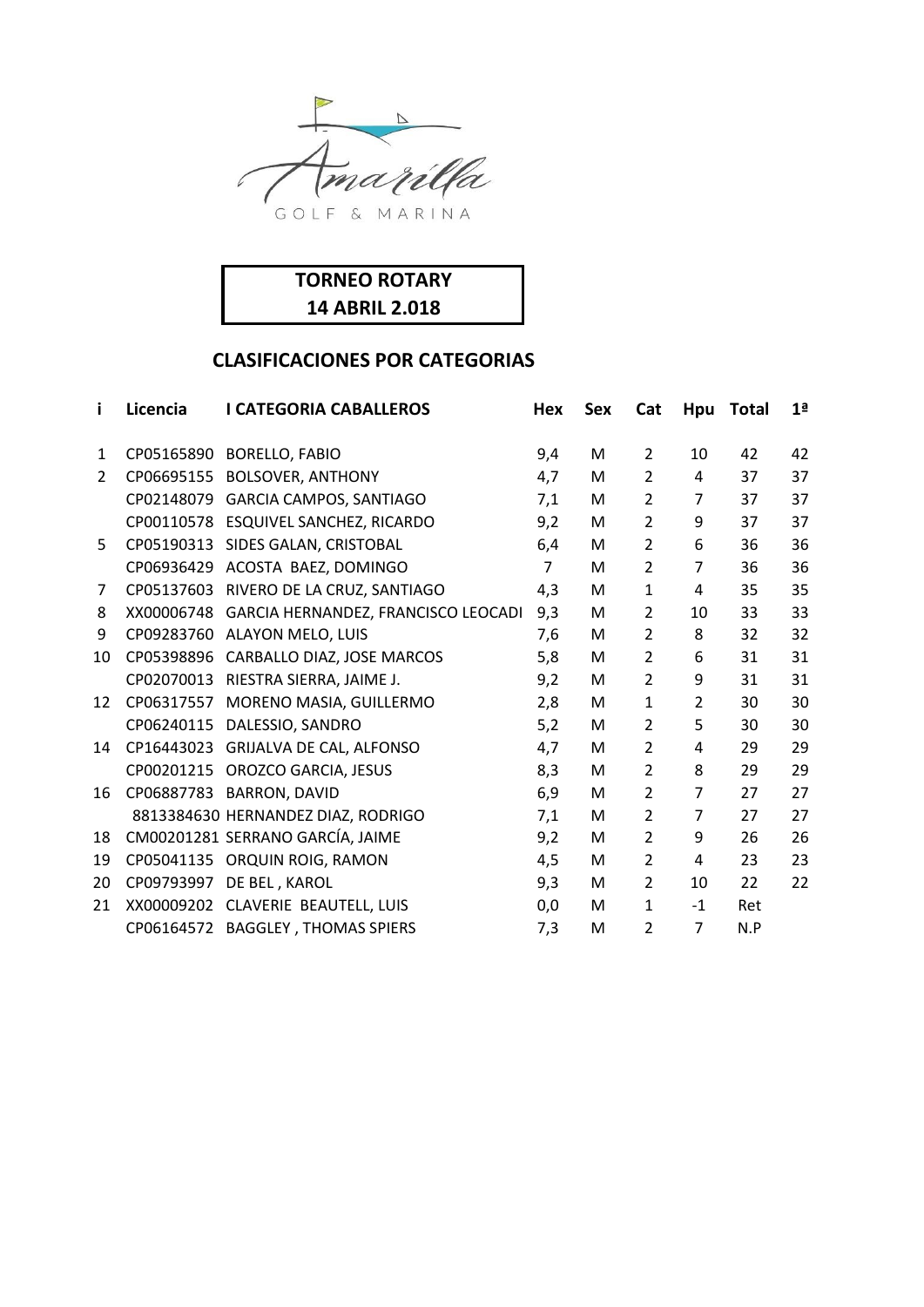

| <b>TORNEO ROTARY</b>  |  |
|-----------------------|--|
| <b>14 ABRIL 2.018</b> |  |

|                | Pos Licencia | <b>II CATEGORIA CABALLEROS</b>                | Hex  | <b>Sex</b> | Cat            | Hpu | <b>Total</b> | 1 <sup>a</sup> |
|----------------|--------------|-----------------------------------------------|------|------------|----------------|-----|--------------|----------------|
| 1              |              | CP06782396 ROBINSON, PETER                    | 11,2 | M          | $\overline{2}$ | 12  | 40           | 40             |
| $\overline{2}$ |              | CP06920666 WHITLEY, BRIAN                     | 11   | M          | $\overline{2}$ | 11  | 39           | 39             |
|                |              | CP06266718 TOLEDO EXPOSITO, JUAN              | 14,6 | M          | 3              | 16  | 39           | 39             |
|                |              | CP06890162 BONNE, BARTJE RAPHAEL              | 18,1 | M          | 3              | 20  | 39           | 39             |
| 5              |              | CP02403969 GONZALEZ NAVARRO, RAFAEL           | 10,1 | M          | $\overline{2}$ | 10  | 38           | 38             |
|                |              | CP02306058 DE LA VIUDA LOPEZ, JESUS           | 13,5 | M          | 3              | 14  | 38           | 38             |
| 7              |              | CP02407192 LINDEN, CHRISTIAN H.               | 16,1 | M          | 3              | 17  | 36           | 36             |
|                |              | CP09807971 ALVAREZ RICO, JUAN IGNACIO         | 17,2 | M          | 3              | 19  | 36           | 36             |
| 9              |              | CP06743466 GIAMBRA, GIUSEPPE                  | 10,5 | M          | $\overline{2}$ | 11  | 35           | 35             |
|                |              | CP09894163 RODRIGUEZ CORDOBA, ANTONIO ARNULFI | 11,5 | M          | 3              | 12  | 35           | 35             |
|                |              | CP06137591 MORENO FRAGOSO, GUILLERMO          | 11,4 | M          | $\overline{2}$ | 12  | 35           | 35             |
|                |              | CP02247534 ROSA VILAR, FCO. JAVIER DE LA      | 11,5 | M          | 3              | 12  | 35           | 35             |
|                |              | CP02398470 CARRILLO NAVARRO, JUAN RAMON       | 12,1 | M          | 3              | 13  | 35           | 35             |
|                |              | CP16162990 LUYTEN, GUIDO EDGARD               | 17,6 | M          | 3              | 19  | 35           | 35             |
| 15             |              | CP06166705 SAMMURI, STEFANO                   | 17,1 | M          | 3              | 18  | 34           | 34             |
| 16             | CP06906776   | MAES, JAN                                     | 14   | M          | 3              | 15  | 33           | 33             |
|                |              | CP02384058 RAMSDEN IRAURGUI, JUAN ALBERTO     | 16,1 | M          | 3              | 17  | 33           | 33             |
|                |              | CP22439330 SCHWEBKE, WERNER                   | 16,1 | M          | 3              | 17  | 33           | 33             |
| 19             |              | CP05385271 CASADEI, GIAMPAOLO                 | 12,7 | M          | 3              | 13  | 32           | 32             |
| 20             |              | CP22410954 PEREZ DE LEON, VICTOR MANUEL       | 10,5 | M          | $\overline{2}$ | 11  | 31           | 31             |
|                |              | CP06467522 ALVAREZ SUAREZ, ANTONIO            | 12,2 | M          | 3              | 13  | 31           | 31             |
|                |              | CP02409836 JOVER OLIVA, FRANCISCO JOSE        | 14   | M          | 3              | 15  | 31           | 31             |
|                |              | CP06326043 LARGO ARENAS, GUILLERMO            | 16,9 | M          | 3              | 18  | 31           | 31             |
| 24             |              | CP22422415 WEIDNER, BURGHARD                  | 12,7 | M          | 3              | 13  | 30           | 30             |
|                |              | CP02127010 TOMAS MARTI, MANUEL FLORIAN DE     | 14,4 | M          | 3              | 15  | 30           | 30             |
| 26             |              | CP02144737 AYMERICH RODRIGUEZ, LORENZO J.     | 11,7 | M          | 3              | 12  | 29           | 29             |
|                |              | CP02614374 MORA CARRION, JOSE LUIS            | 12,6 | M          | 3              | 13  | 29           | 29             |
|                |              | CP05150663 LOPEZ RODRIGUEZ, JOSE ANTONIO      | 13,6 | M          | 3              | 14  | 29           | 29             |
| 29             |              | CP15454082 BERMUDEZ IGLESIAS, JUAN CARLOS     | 12,9 | M          | 3              | 14  | 28           | 28             |
|                |              | CP22900792 MARTIN BENITEZ, JORGE JUAN         | 17,1 | M          | 3              | 18  | 28           | 28             |
| 31             | CP02074349   | PALMERO PLASENCIA, EMILIO                     | 14,8 | M          | 3              | 16  | 27           | 27             |
| 32             | CP09453583   | QUACIARI, CURZIO                              | 12,3 | M          | 3              | 13  | 26           | 26             |
| 33             |              | CP02247533 ROSA VILAR, BERNARDO DE LA         | 11,3 | M          | $\overline{2}$ | 12  | 25           | 25             |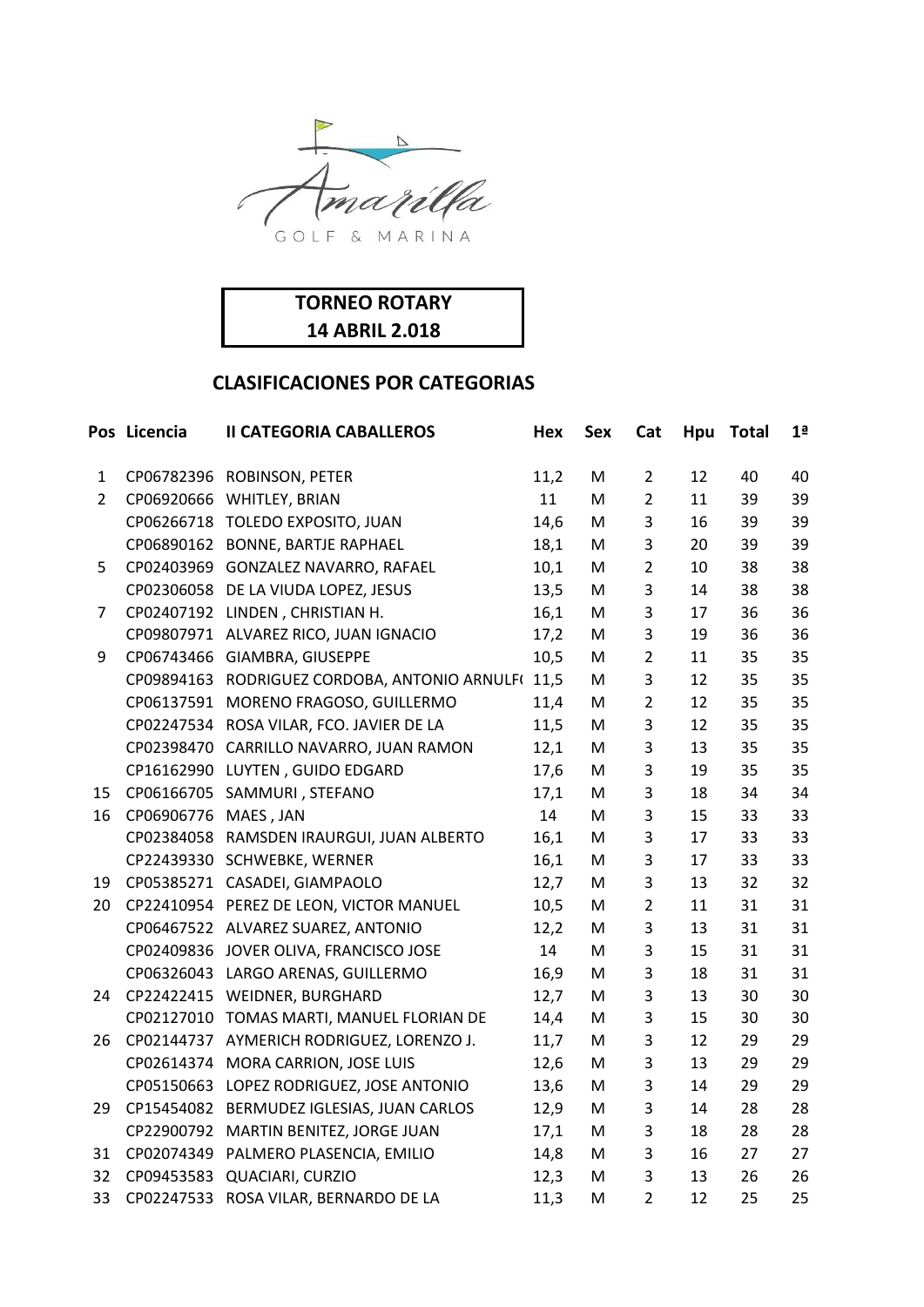|    |            | CP02797588 ALVAREZ PESTANA, MOISES         | 11.4 | М | 2              | 12 | 25  | 25 |
|----|------------|--------------------------------------------|------|---|----------------|----|-----|----|
| 35 |            | CP05773167 MENDOZA ORTIZ, JOSE ANTONIO     | 11,1 | М | $\overline{2}$ | 12 | 23  | 23 |
|    |            | CP09281884 GOMEZ QUINTERO, SEBASTIAN       | 13   | М | 3              | 14 | 23  | 23 |
| 37 |            | CP02500637 PLO SEGURA, ANTONIO             | 17.5 | M | 3              | 19 | 22  | 22 |
| 38 |            | CP09317408 MAGNEE, ERIC                    | 17,5 | M | 3              | 19 | 21  | 21 |
| 39 |            | CP26791669 GONZALEZ MARCELINO, ANTONIO J.  | 13   | м | 3              | 14 | 20  | 20 |
| 40 |            | CP05463230 GARCIA HERNANDEZ, NORBERTO      | 11.6 | М | 3              | 12 | 19  | 19 |
| 41 |            | CP06790933 DONATO, DONATO                  | 15,1 | M | 3              | 16 | Ret |    |
|    |            | CP02772147 PINA MASSACHS, JUAN JOSE        | 14,7 | M | 3              | 16 | Ret |    |
|    | CP02431979 | NIETO GIL, FEDERICO                        | 16,5 | M | 3              | 18 | Ret |    |
|    |            | CP14266946 FUNEGRA PACHECO, FABRISIO       | 10   | м | $\overline{2}$ | 10 | N.P |    |
|    |            | CP05785063 GUTIERREZ DIAZ, ANGEL FRANCISCO | 12.4 | м | 3              | 13 | N.P |    |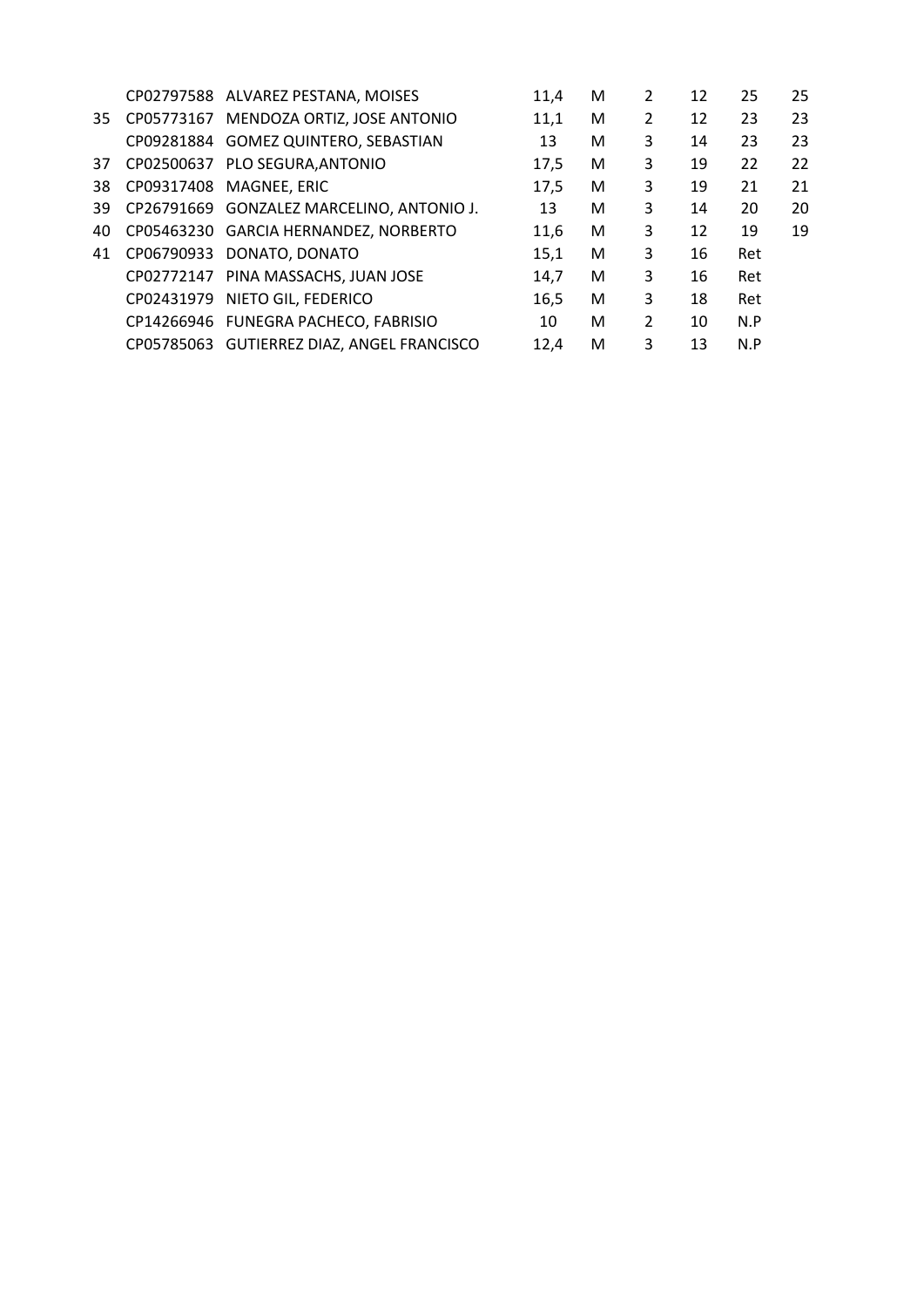

| <b>TORNEO ROTARY</b>  |  |
|-----------------------|--|
| <b>14 ABRIL 2.018</b> |  |

|                | Pos Licencia | <b>III CATEGORIA CABALLEROS</b>                     | Hex  | <b>Sex</b> | Cat            | Hpu | <b>Total</b> | 1 <sup>a</sup> |
|----------------|--------------|-----------------------------------------------------|------|------------|----------------|-----|--------------|----------------|
| $\mathbf{1}$   |              | CP02921544 BRINQUIS IVERN, RAMON                    | 28,2 | M          | 5              | 31  | 50           | 50             |
| $\overline{2}$ | XX00011675   | <b>SCHUPPE, BRUNO</b>                               | 36   | M          | 5              | 31  | 43           | 43             |
| 3              |              | CP22814332 GONZALEZ SICILIA, ROMEN                  | 26,2 | M          | 4              | 29  | 40           | 40             |
| $\overline{4}$ |              | CP02433132 GONZALEZ NAVARRO, EDUARDO                | 20,2 | M          | 4              | 22  | 39           | 39             |
|                |              | CP06407407 RODRIGUEZ ALVAREZ, FELIX MANUEL          | 29   | M          | 5              | 31  | 39           | 39             |
| 6              |              | CP02382630 HERNANDEZ PACHECO, JOSE                  | 23,1 | M          | $\overline{4}$ | 25  | 38           | 38             |
|                |              | CP02786583 MARTIN-FERNANDEZ GONZALEZ, JOSE MIC 23,9 |      | M          | 4              | 26  | 38           | 38             |
|                |              | XX00025392 WINKELMANN, HARRYET                      | 29   | M          | 5              | 31  | 38           | 38             |
| 9              |              | CP06391044 PEREZ TORRES, JUAN LUIS                  | 20,4 | м          | $\overline{4}$ | 22  | 37           | 37             |
|                |              | 7700806074 MOLINA BERMEJO, FRANSISCO JAVIER         | 21   | M          | 4              | 23  | 37           | 37             |
|                |              | CP06936430 REVILLA VELASCO, RAFAEL OSCAR            | 22   | M          | 4              | 24  | 37           | 37             |
|                | CP06922725   | SCOTTO, VALTER                                      | 28   | M          | 5              | 31  | 37           | 37             |
| 13             |              | XX00024099 VANHAVERBEKE, JAN JOZEF                  | 22   | M          | 4              | 24  | 36           | 36             |
|                |              | CP06927863 CROCETTI, GIOVANNI                       | 24   | M          | $\overline{4}$ | 26  | 36           | 36             |
| 15             |              | CP06918260 ANQUEZ GEORGES, CHRISTIAN                | 22,6 | M          | 4              | 25  | 35           | 35             |
| 16             | CP06466669   | MIGNACCA, PIETRO                                    | 25,4 | M          | 4              | 28  | 34           | 34             |
|                | CP14904646   | SARMIENTO RAMIREZ, WILSON RENE                      | 25,5 | M          | 4              | 28  | 34           | 34             |
|                | CP09368504   | DRISSLER, GÜNTER                                    | 36   | M          | 5              | 31  | 34           | 34             |
| 19             |              | XX00023758 SPURK, MICHAEL                           | 19,3 | М          | 4              | 21  | 33           | 33             |
|                |              | CP02402569 HERNANDEZ CHINEA, TOMAS                  | 20,3 | M          | $\overline{4}$ | 22  | 33           | 33             |
|                |              | CP16400922 COLAIANNI, FILIPPO                       | 23,3 | M          | 4              | 25  | 33           | 33             |
|                |              | CP02744008 DE ESTEBAN GARCIA, FRANCISCO             | 23,8 | M          | 4              | 26  | 33           | 33             |
| 23             |              | CP06898921 DEROSAS, UGO                             | 20,8 | M          | 4              | 23  | 31           | 31             |
|                |              | CP15398440 RODRIGUEZ DEL CASTILLO, JOSE ANTONIO     | 21,2 | M          | 4              | 23  | 31           | 31             |
|                | XX00025459   | VAN SCHAEYBROECK, GERD FRANS                        | 26   | м          | 4              | 29  | 31           | 31             |
|                | CP15419497   | VOGT, WILLI                                         | 28,2 | M          | 5              | 31  | 31           | 31             |
| 27             | CP24414156   | ARRIAGA BRINGAS, MIGUEL ANGEL                       | 19,7 | M          | 4              | 21  | 30           | 30             |
|                |              | CP16884519 TOBIAS, HERBERT ANDREAS                  | 28   | M          | 5              | 31  | 30           | 30             |
| 29             | CP09492356   | PONCHIROLI, MAURIZIO                                | 21,6 | M          | 4              | 24  | 27           | 27             |
| 30             |              | CP06800852 MESA MARCELINO, ZEBENSUI                 | 23,2 | M          | $\overline{4}$ | 25  | 26           | 26             |
|                |              | CP22915219 CRUZ LUIS, JESUS MIGUEL                  | 36   | M          | 5              | 31  | 26           | 26             |
| 32             | CP06923707   | MARQUEZ RODRIGUEZ, MARCELO OSCAR                    | 28   | M          | 5              | 31  | 23           | 23             |
| 33             | CP06910684   | MARELLI, MAURO                                      | 24,2 | M          | 4              | 27  | 21           | 21             |
| 34             |              | CP09403345 BAMBER, GORDON                           | 26,5 | M          | 5              | 29  | N.P          |                |